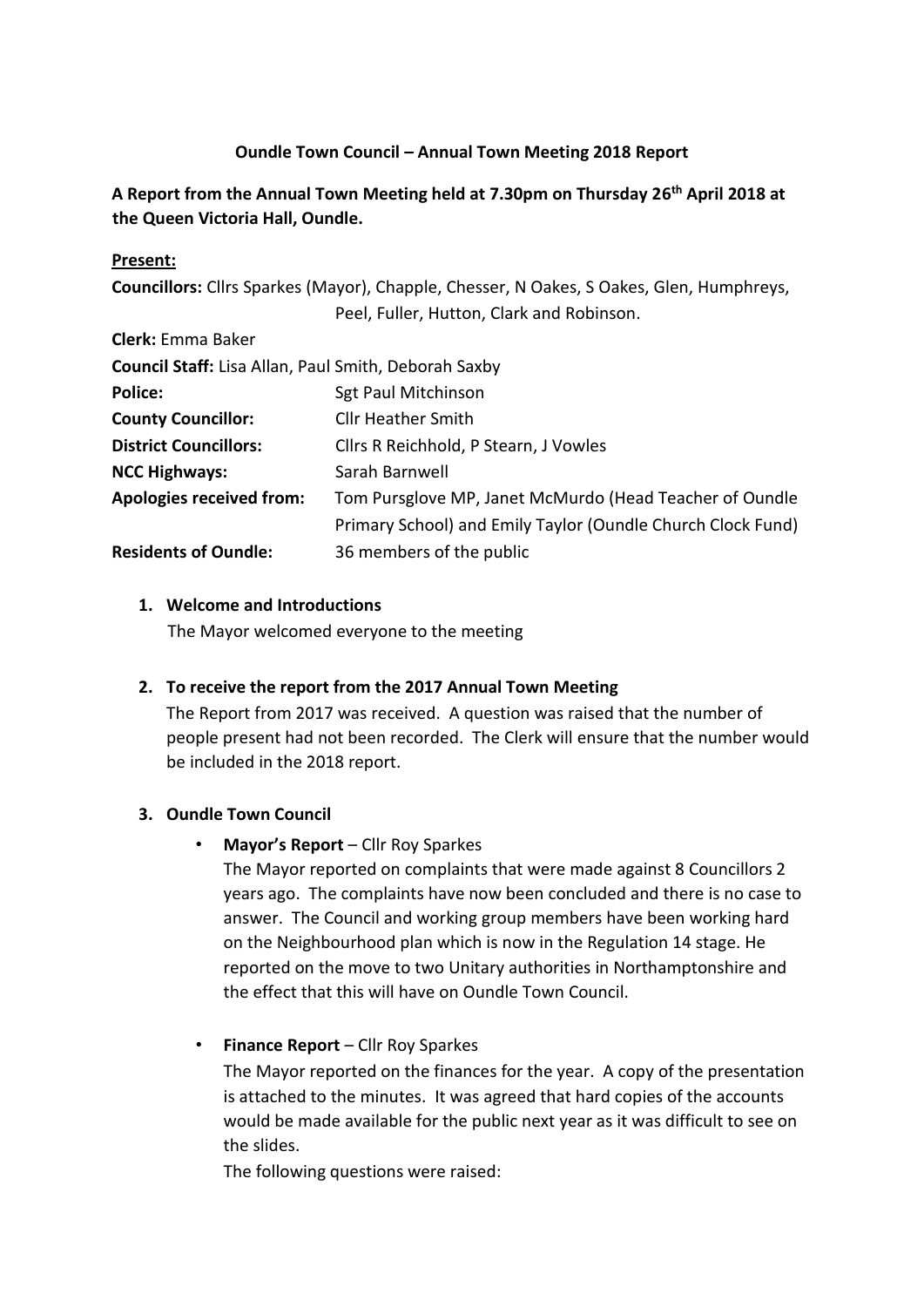1. It was noted that some of the Charities had a reduced rent but Volunteer Action had not. Would the Council look into reducing the rent for Volunteer Action? The Mayor apologised as he had overlooked VA when the rents were discussed. It was agreed that the Council would review the rent for VA.

2. Requests were made to see the copies of the complaint reports. The Clerk will contact the Monitoring Officer to see if they can be released.

3. If OTC is going to take on more services would precept be increased or will money come from NCC with the devolved services. Cllr Heather Smith explained that the Council tax is being spent on Social care in the County. What is going to happen with Unitary Councils is only speculation at present.

4. If the Mayor is successful in suing the Council and received an amount of money would he give it back to the Council? The Mayor is concerned that it looks as though he has received the goods.

#### • **Planning –** Cllr David Chapple

Cllr Chapple gave an overview of what the OTC Planning Committee does and who is on it. On average OTC receives 10 applications per month for consultation. The majority are extensions to properties and Tree Preservation Orders (TPO's). Some are larger such as the new sports development at Oundle School. OTC can object but the decisions made at East Northants Council do not always agree. Cllr Chapple proposed a vote of thanks to Cllr Neville Oakes who works so hard putting together the planning application presentation.

• **Estates Report –** Cllr Malcolm Glenn

Cllr Glen updated the meeting on what the Estates committee does. We are looking to extend the kitchen and add a changing facility for the dance studio which would cost approximately £70,000 and would be funded through a public works loan.

The Courthouse is due to have some roof repairs done in June and the double outside doors need to be replaced. Some of the window frames also need attention.

The Council is sole trustee for the Queen Victoria Hall, the outside doors are being decorated at present.

The porch has been replaced on the Joan Strong Centre. The potholes in the car parks will be fixed soon.

The boardwalk, which is in an area of natural beauty near the rugby club is in need of replacing. The new boardwalk will be modified for wheel chair access. We have S106 money available for this.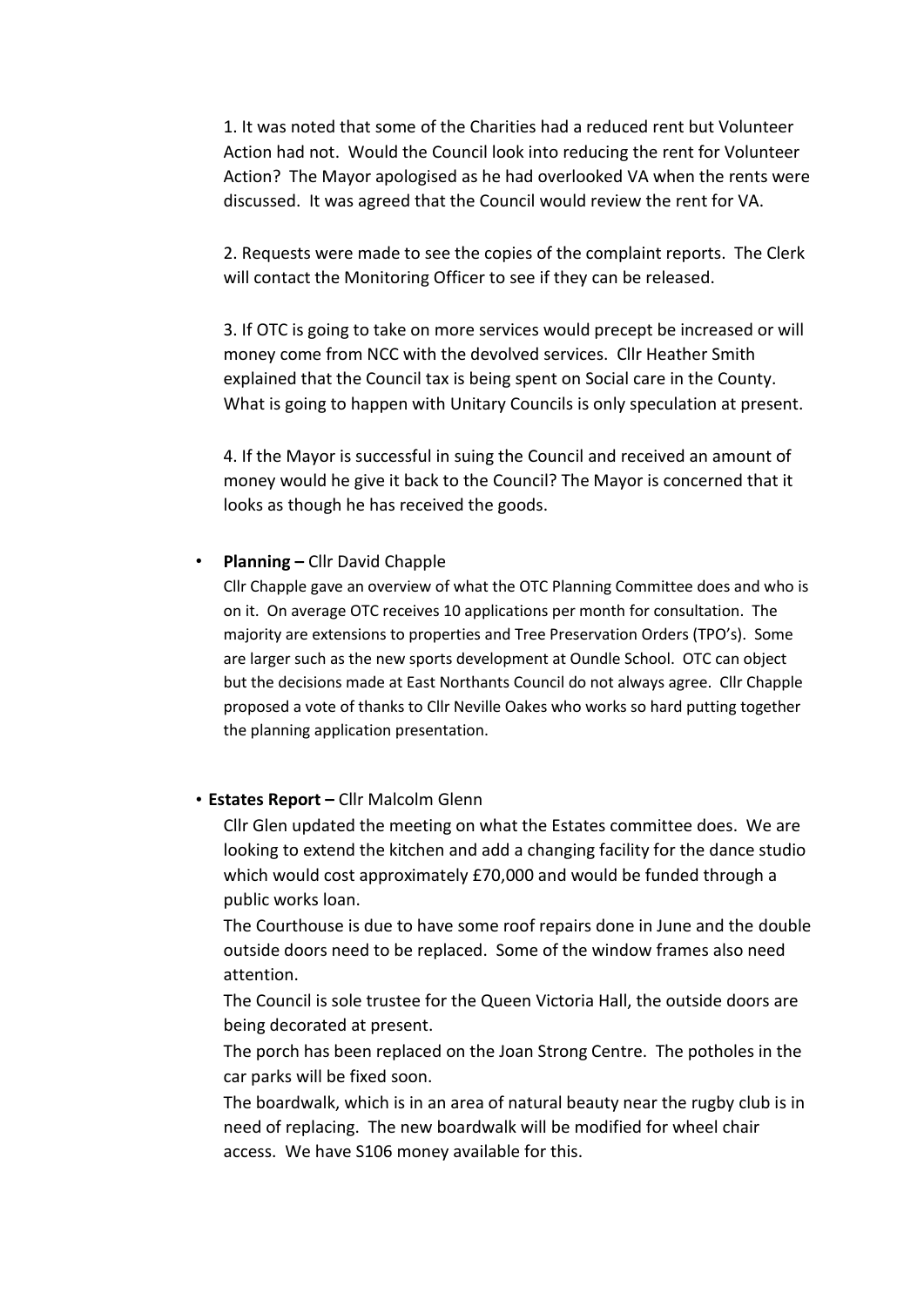The Skatepark is due for an upgrade and we are working with ENC, the schools and the police to get a project put together to replace the skatepark. We have S106 money for the work.

Plans are being drawn up at present to build a workshop for the OTC Maintenance Team. We currently pay rent for workshop premises. The loan for the work should be less than the current rent we pay.

### 5. **Fletton Field Update**

The Oundle Recreation and Green Spaces Group gave a presentation on the history of Fletton Field and how important it is to keep as a green space within Oundle. The group worked extremely hard towards to the Village Green Inquiry, which unfortunately was unsuccessful. Christina Cork thanked all the people involved in the inquiry and to the people who were witnesses. The Field is listed as a Community Asset and we have until  $21^{st}$  August to put together a bid for the land and submit it to NCC.

Cllr Heather Smith informed the meeting that NCC are obliged to get the highest bid for the land and are looking at building an Extra Care home on it. Cllr Stearn informed the meeting that there is a need for an Extra Care home in Oundle and this would be an ideal site for it.

The Recreation and Green Spaces group need volunteers to help with the bid. They are looking for donations.

## 5. **Police Update –** PC Paul Mitchinson

He was pleased to see so many people at the meeting. The team are here for community policing and do not get called to road traffic accidents. They have been involved in cross border policing with Lincolnshire, which is a successful hare coursing project. This enables them to catch members of organised crime groups and seize their property and make arrests.

There has been a small increase in Anti-social behaviour and theft from motor vehicles. He reminded us that we should not leave valuables in cars.

Cllr Reichhold – informed the meeting that some of his neighbours had been burgled and can the police assure us that it is being looked into. PC Mitchinson informed the meeting that it was being looked into but there is not enough intelligence. He urged people to call in if they know anything.

There were concerns with speeding in West Street.

There is no longer a CCTV camera that can be shared across the county. ANPR is working in the Oundle area.

#### 6. **County Councillor and District Councillors Update**